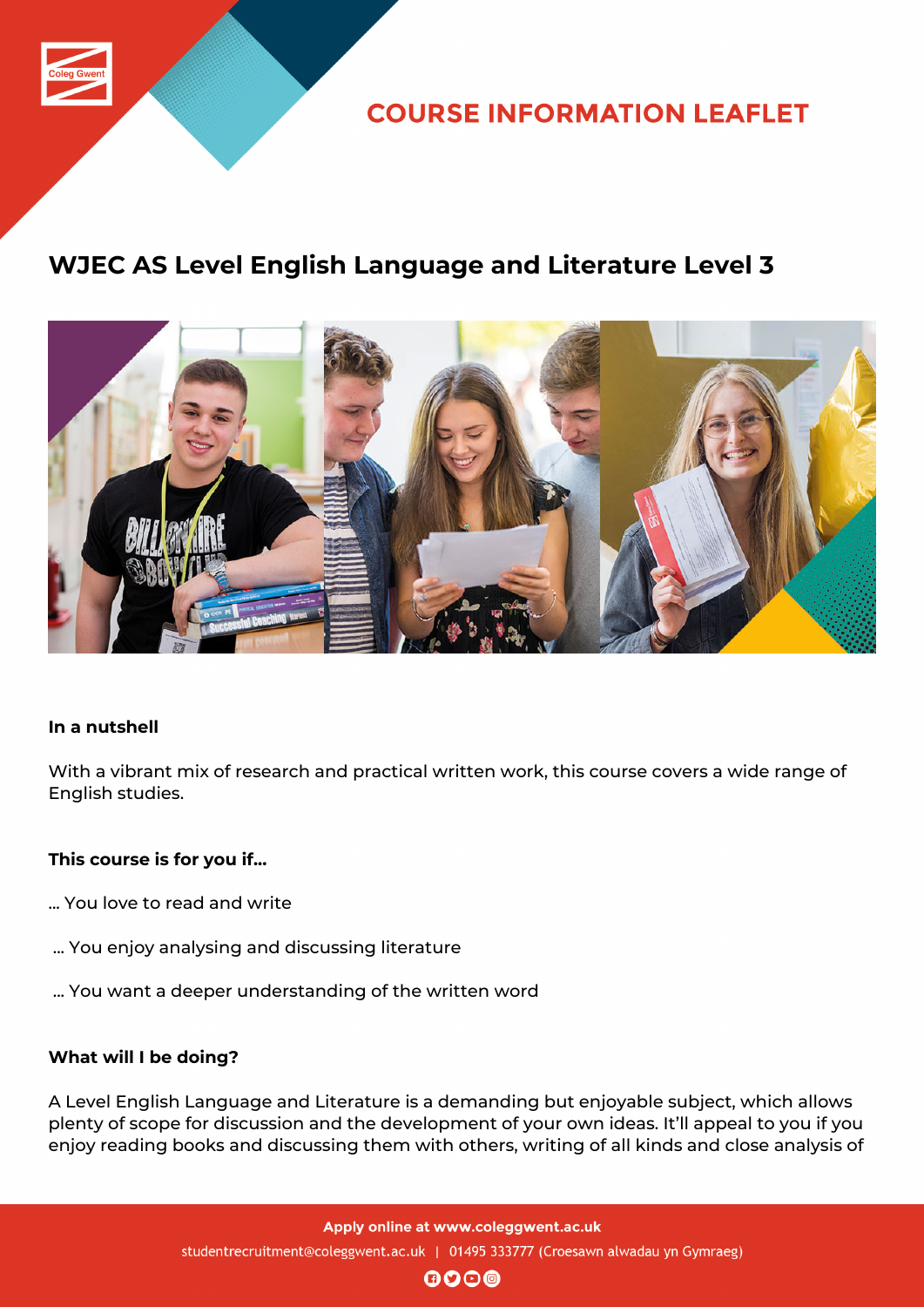

# **COURSE INFORMATION LEAFLET**

fiction and non-fiction texts.

You'll study two units at AS and three units at A Level. Throughout the course you'll be taught the frameworks of language study and the skills required for close analytical reading. You'll learn to analyse and compare a variety of written and spoken texts and write some creative pieces.

At AS, you'll study an anthology of pre-1914 poetry, Truman Capote's In Cold Blood (prose) and Tennessee Williams's A Streetcar Named Desire (drama). At A Level, you'll study Shakespeare's King Lear (drama), Margaret Atwood's The Handmaid's Tale (prose) and will produce a coursework folder of 2500-3500 words, inspired by a chosen literary genre.

Full commitment to attendance is required, as is respect for others, enthusiasm for the subject and self-motivation. You'll be continually assessed and there is an expectation that you'll continue your studies and coursework during your own time.

Regular homework, class work test marks and mock examination grades will enable you to measure your progress. At AS Level, you'll be formally assessed by two summer examinations and, at A Level, by coursework and two summer examinations. Upon completion, you'll achieve:

AS Level English Language and Literature A Level English Language and Literature Skills Activities

English and Maths

## **[What is expected](http://www.coleggwent.ac.uk/index.php?option=com_content&view=article&id=2314) of me?**

To enter the course, you'll need a minimum of 5 GCSEs at Grade C or above, to include Maths/Maths Numeracy and Grade B in English Language or Literature.

You'll need to be self-motivated, hardworking, enthusiastic about the written word and enjoy read and writing in your own time.

## **What comes next?**

English is a highly respected qualification which can be a starting point for many careers. It's particularly useful for anyone who intends to go into Teaching, Law, Journalism, Management

Apply online at www.coleggwent.ac.uk

studentrecruitment@coleggwent.ac.uk | 01495 333777 (Croesawn alwadau yn Gymraeg)

 $\mathbf{0}$  $\mathbf{0}$  $\mathbf{0}$